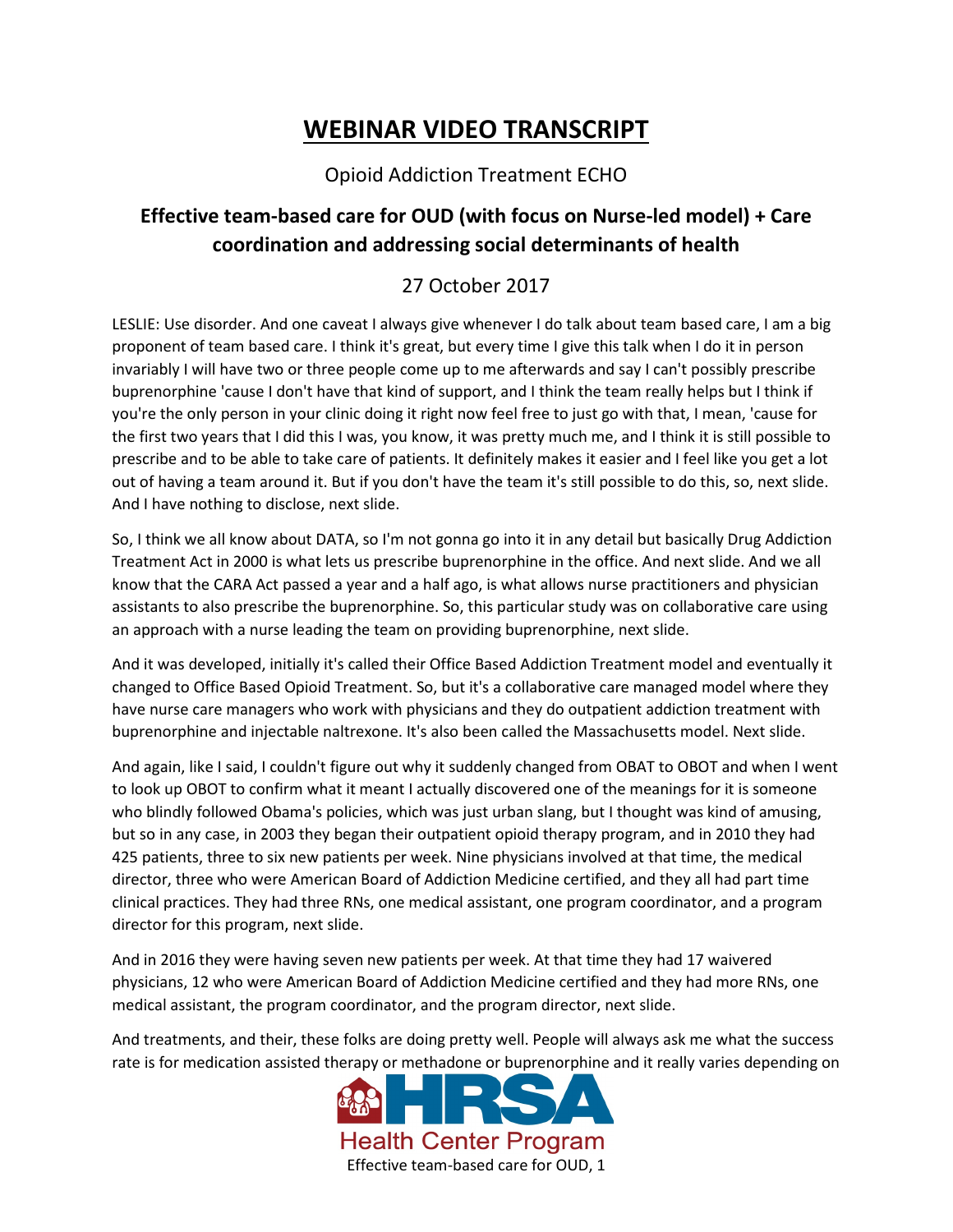how you define success and what other treatment modalities they're using as well, but this one, 51%. So roughly half of the patients were either still in treatment or had managed to successfully taper after being on the medication for at least six months. So, a fairly good success rate I think. Among people who were not successful about a third were lost to follow up. 12% continued to use despite really very intensive treatment. Two of them were discharged because of disruptive behavior and then one of them had to stop because of adverse effects and then roughly 6% transferred to methadone. And I think, I'm curious to hear what other people think. These numbers are I think reasonably similar to what I have in my program. How do other people feel these numbers compare to theirs? Anybody? Okay. We will move on then, next slide--

WOMAN: It looked like Joshua's trying to--

LESLIE: Oh okay.

WOMAN: Say something, sorry.

JOSHUA: Yeah, the numbers that I see here are pretty typical for what I have seen from experience, just kind of state wide. I have been able to see that the numbers at the clinic that I currently work at are actually pretty, pretty much higher than this which I'm pretty amazed with.

WOMAN: Thank you Josh.

LESLIE: Any particular reason why?

JOSHUA: Well, being a certified peer support worker I'd like to think that it's because of peer support. I definitely advocate for it, but you know, I really think that it's just more meeting them where they're at. If we have somebody who is having trouble making appointments instead of, you know, being a cut and dry oh, they're not making their appointments, so they're gonna end up getting cut from the program, we work with them and figure out is it because they are actually regaining their life back and they have a busy schedule because they're going to school and working and doing all these things, and you know, if they're getting all that stuff in their life back why would we punish them or make it harder for them to be able to fulfill those obligations, you know? So, I mean really just being able to figure out is this person missing because they're using or they're diverting or you know being able to figure out is this person having a trouble making appointments because they have a busy full life.

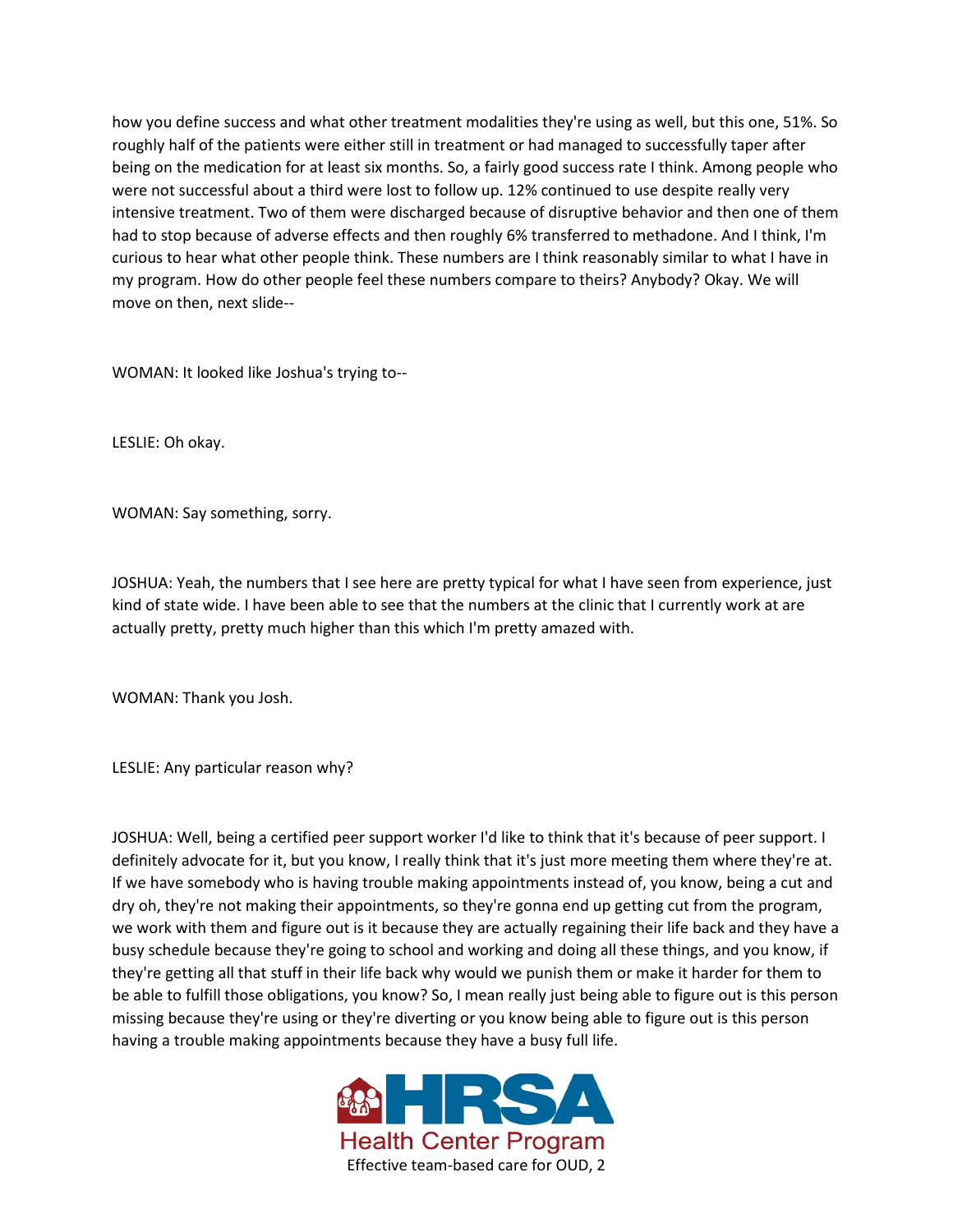LESLIE: Yeah, no, I think that's good. I definitely think that makes a big difference, so. All right, next slide. And just in 2015, the number of buprenorphine waivered physicians, and I would love to see how this math has just changed in the last two years just now that mid levels, the nurse practitioners and physician assistants can prescribe, because I'll bet these numbers have gone way up, 'cause I know they have in my community, next slide.

And so this is Office Based Management of Opioid Dependence, another group that's using the nurse care manager, next slide.

So, this particular, this was what started it. This was, excuse me, this was not the study on the team approach, but when they asked what were the biggest problems that people had on prescribing buprenorphine the biggest one was insufficient nursing support and insufficient office support. Payment issues have also been an issue. Institution doesn't support it. Staff doesn't know enough about it. Pharmacy issues. Low demand I was shocked by. I can't believe that's an issue for anybody, but apparently. Office staff stigma, and insufficient physician knowledge is lower than most of them. So, I mean the biggest problem has been the support in the clinic, and I will say one of the ways we addressed that in my clinic was we just started sending everyone who worked at all with the buprenorphine patients, so all of our nursing staff, we sent a lot of our front desk staff actually to the buprenorphine trainings, because I found it made a big difference if they actually sort of knew why we were doing this and why exactly we were doing, so, next slide.

So, only DEA waivered physicians, nurse practitioners, and physician assistants can prescribe buprenorphine. This says it takes a multidisciplinary team approach for effective treatment. I would rephrase it as a multidisciplinary team really does help, but like I said, I'm always hesitant to say you have to have the team becausepeople do an amazing job, seen people do an amazing job just by themselves. Next slide.

So, nurse care managed addiction treatment programs increase patient access to treatment because you can generally, excuse me just a second. You can do much more frequent follow up if you've got the nurse care manager doing it because generally they have the time in their schedule. They can do case management, the things that Josh was talking about, like why are they having trouble making it into the clinic, are there housing issues that's a problem, what else is going on. They're readily able to address positive urines. They can help deal with insurance issues. One of the things we did when Medicaid was such an issue in our state was we had people solely assigned to fill out the prior auth forms and get those taken care of, so all I had to do was do my signature and the other things and to keep track of when were prior authorizations due because Medicaid in New Mexico currently does not require a prior auth but when they did it was probably four to six hours of paper work a week for various people to make sure this was taken care of.

They can help in acute situations such as pregnancy, acute pain, surgery, or injury. They can provide service support such as the intensive treatment. They can help with any legal or social issues. They can help with safety and housing, and I find a lot of times my patients are much more willing to open up to the community health worker about things than they are to me. They wanna, often patients really want

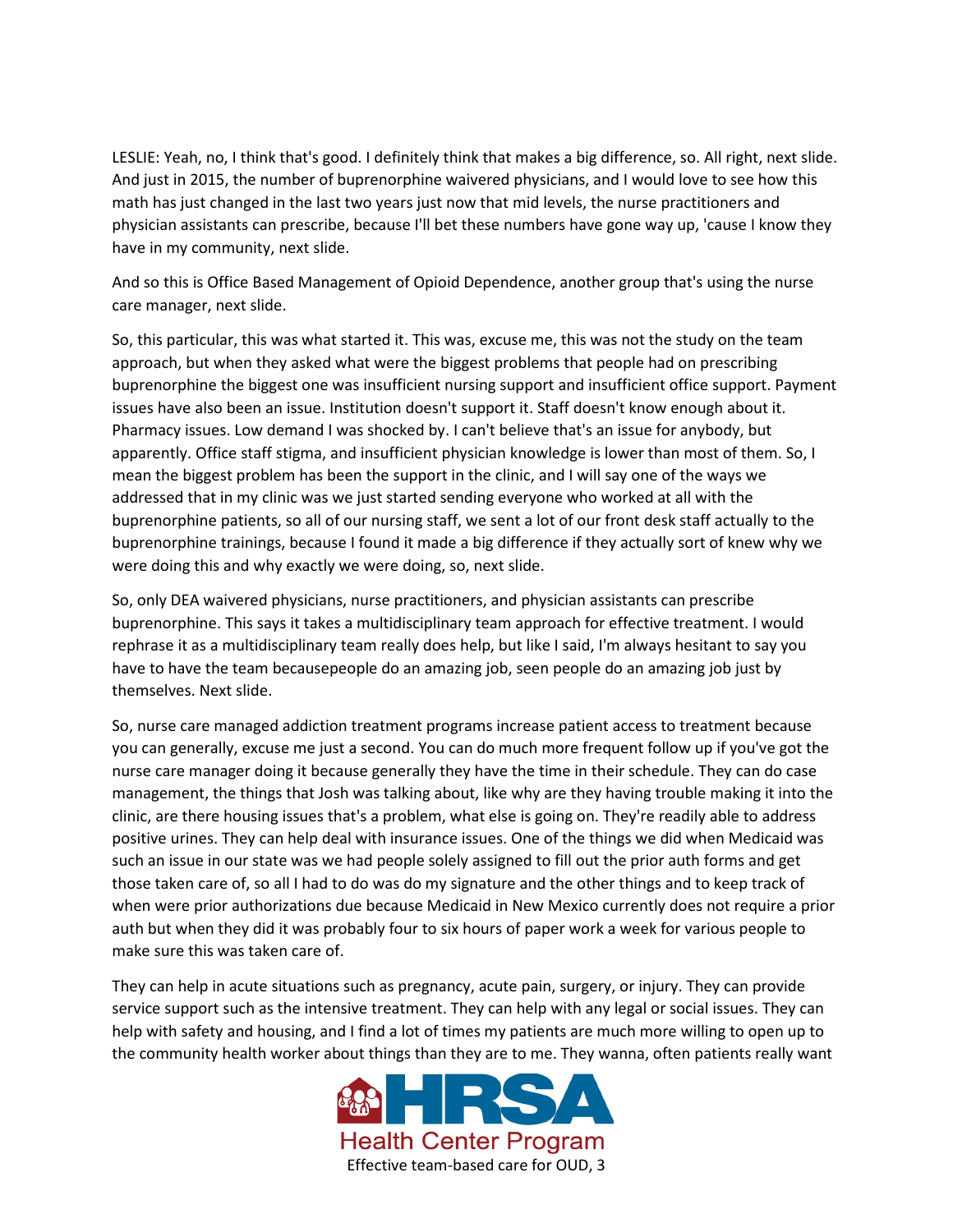the physicians to think they're doing well. They want us, the medical providers, to think oh, this is a great patient. So they're embarrassed to admit if they're having problems. So they're much more willing to open up to the community health worker. The community health worker can also provide counseling, social support, and they can provide a lot of support for providers with large case loads. Next slide.

And in 2007 in Massachusetts the State Technical Assistance Treatment Expansion OBAT program, so STATE OBAT, was created to expand the model to community health centers across Massachusets, and it was expanded to, federally qualified health centers are mandated by Public Health Service Act to provide mental health and substance use treatment and provide direct service or by written contractual agreement and measure services for effectiveness and quality, which I find interesting that they did this because I work for an FQHC and when we first started doing this we actually had to apply for a whole bunch of extra stuff because they weren't sure that it was part of our scope of care to be providing addiction service. So I'm really happy that it's now changed to this way. So in, Massachusetts has 14 community health centers that provide capacity to over 30 community health centers at this time. They started with 14 and it's now at 30, next slide.

So, the goal of it was to increase the number of waivered MDs, increase the number of individuals treated for opioid addiction and to innovate addiction treatment into the primary care setting. It's modeled after the BMC's nurse care manager program. They focused on high risk areas and under served populations which is who FQHCs take care of, and the idea was once the program was done they wanted to have it continue long term. So, not just during the two years that you had the grant but how you make sure that this works long term, next slide.

And so this was the paper on the opioid based, Office Based Opioid Treatment with Buprenorphine, you wanna say that five times fast, and how they were able to implement this statewide. Next slide. So, this is how their model works. I think a lot of us do things that are similar. Everyone has their own individual variations, but the program coordinator intake call will screen the patient over the telephone and then the team will review the case for appropriateness. The nurse care manager and physician do an assessment. The nurse does the initial intake visit and collects data.

In my clinic we have our community health worker do this and in addition to doing the collecting data they also do a lot of the education. They do harm reduction. They talk about syringe exchange. They make sure the patient has access to Narcan. One of our CHWs, back when benzos were much more of an issue in the community than they are now, and we regularly had to turn away people for benzos, one of the things he would talk to them about was that they couldn't have benzos on their urine drug screen and so he'd say, when was the last time you took a Valium, and they'd tell him, and he'd say, okay, so what we're gonna do is we're gonna schedule your appointment two weeks out, so that we can make sure that your urine doesn't show the benzos, so don't use any between now and then, and they would feel like they were in collusion with the community health worker who was of course reporting this all back to me, but it really did help to make sure that they were doing things appropriately. Then when they see the waivered prescriber the prescriber does the physical exam, again assesses appropriateness, makes sure they meet the DSM criteria for opioid use disorder. And they do nurse care manager supervised induction on site. We do almost all home inductions. How about the rest of you? Do you do home inductions or do you do them in your clinic?

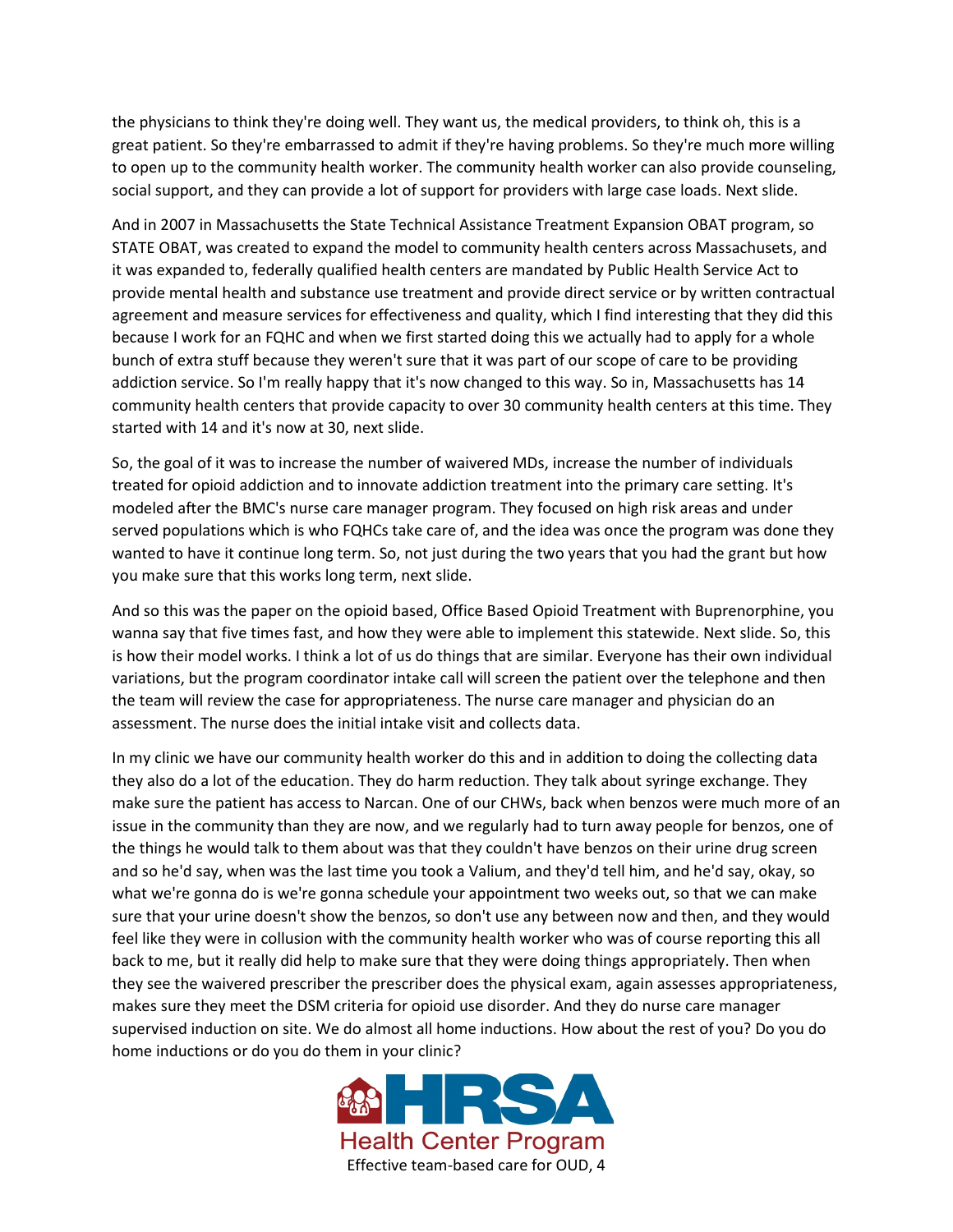WOMAN: We do ours in the clinic.

LESLIE: I'm sorry. Stephanie?

STEPHANIE: We do home.

LESLIE: Home?

WOMAN: And we do ours in the clinic.

LESLIE: You do yours in the clinic? What are the reason that people choose home versus clinic?

WOMAN: It's just how our, I'm new to prescribing so it's how my, you know, the physicians who are mentoring me do it, but I think you know from what the physician who I've been working with closely explained to me is that it's not really shown to have benefit doing it in the clinic and he really feels like patients know what they're doing in terms of how much they need and can report back on that accurately and know when to take it, so.

WOMAN: I do mine at home and the main reason is access. Some people are coming as far away as three hours. So the back and forth just, it doesn't work. So home works really nicely for access reasons.

LESLIE: Three hours, that is amazing.

MAN: We do all of our inductions in our clinic and the reason for that is 'cause we have a RN who will administer those first several medications and then she will also give thereport just to assess how they're doing.

LESLIE: Okay. All right, and then the nurse care manager also works with stabilization both and on and off--

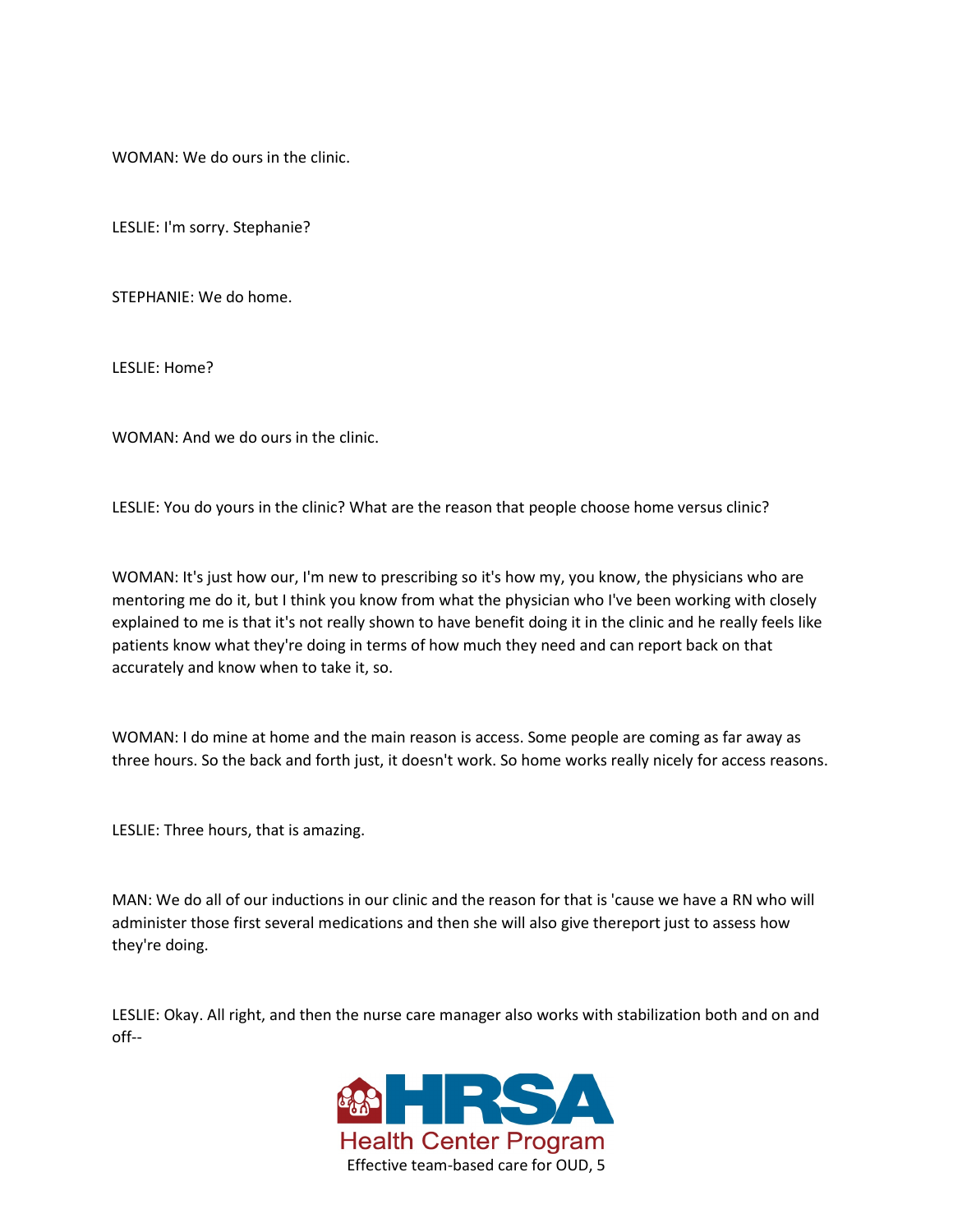WOMAN: I'm sorry, sorry Leslie, Josh had something that he wanted to weigh in on.

LESLIE: I'm sorry.

WOMAN: Yeah.

JOSHUA: Sorry, I've been confused about this process and you know, how, do I raise my hand, or what do I do, 'cause if I press the raise hand button it doesn't do anything. So in our clinic we do both supervised inductions and home inductions and it's all case by case depending on the patient. I know that the CEO prefers if we do it in house because you know Medicaid pays more for an in house induction but you know being a certified peer support worker, you know, I'm not focused on what's best for financial but what's best for the patient and what I've seen with the in house is a lot of times the provider is, seems timid and scared to give them too much and will end up actually sometimes sending them home with not enough in their system. They physically look like they're still in withdrawal.

So I've really been trying to push with them to, you know, let's go ahead and give them some more, you know, because we want them to feel stable when they leave, and I prefer the in house really because there's a lot of chance for diversion if they, you know, if they do the take home because typically with the heroin that's been coming around with fentanyl and stuff like that it's a lot harder to do the induction because it seems to last in the system longer and so the buprenorphine takes more time to actually do what it needs to do, and sometimes you know, somebody will have abstained from use for 24 hours and still go into a precipitated withdrawal. So, it's really nice to be able to do that in the clinic so that way, you know, we know what's going on and 'cause typically if somebody who's opiate dependent goes into a precipitated withdrawal they're not gonna wait it out. They're gonna go and they're gonna find some more heroin or some more pills or whatever their particular drug of choice is.

LESLIE: That's interesting what you're saying, that it's taking longer with the fentanyl, 'cause fentanyl has such a short half life I would actually expect it to be out of the system certainly no longer than heroin and probably quicker.

JOSHUA: Well that was just an assumption really of not really understanding how come now it seems to be harder for people to do the home induction, you know? I know five even 10 years ago it seemed like an easier task. So I'm not sure exactly what it is that's going into the heroin that's making it so much harder, and--

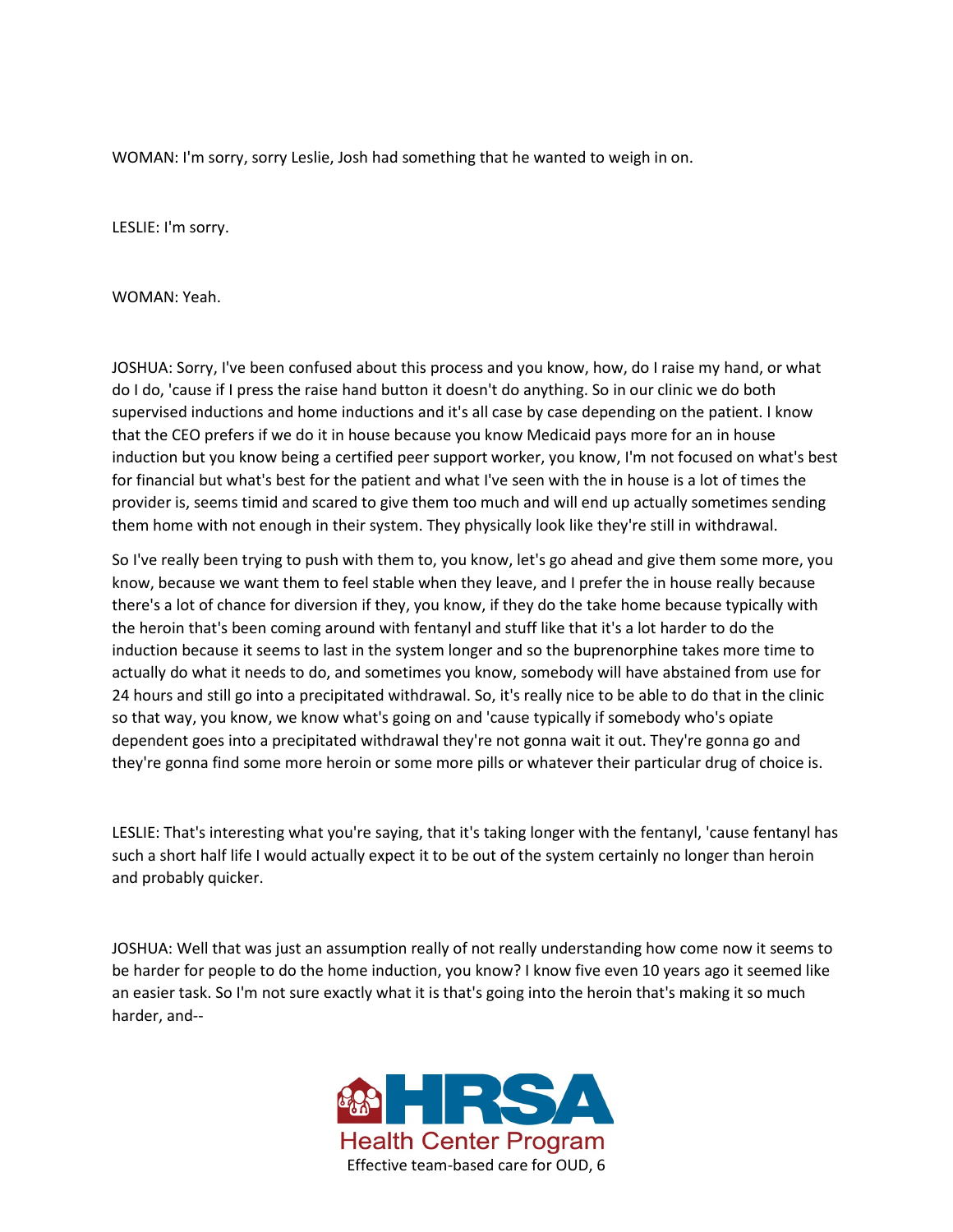LESLIE: Yeah.

JOSHUA: Be that, you know, maybe it's just even stronger heroin.

LESLIE: Who knows, hard to say. I think people are also using more than they used to. So, all right, next slide. So, the nurse care managers that they have are registered nurses who have completed a full day of buprenorphine training. They perform patient education and clinical care by following treatment protocols. They ensure compliance with federal laws. They coordinate care with the OBOT prescribers. They also collaborate care with the pharmacist to make sure the patients have the refills, and help to get the patients into off site counseling services. They also have drop in hours for urgent care issues which I think would be lovely because there's certainly plenty of them and it's always a little challenging for me to work them into my schedule. They also manage all the insurance issues and they saw on average 75 patients a week. So, this is I think would be a real benefit to have these, next slide.

Once the patient is in maintenance which they considered to have been in for at least six months then they would see the nurse care manager and weekly, so, when they first started to see them weekly for four to six weeks then every two weeks then every one to three months as needed, and they see the waivered provider at least every four months. And they consider medically supervised withdrawal if they're stable and the patient wants to taper. Transferred to methadone if they continued to use illegal drug or if they needed more structured care, and discharged for disruptive behavior. Next slide.

And they studied 5600 Massachusetts Health clients who presented for buprenorphine and methadone and they discovered that their overall expenditures were lower than for those with no treatment, which is one thing I think insurance companies can be a little bit short sighted on, you know, saying, oh, the buprenorphine is so expensive and the methadone is so expensive. Well, opioid users are expensive overall and if they're not on treatment then they're having a lot more hospitalizations and ER visits, so. Clients on Medicaid had significantly lower rates of relapse, hospitalizations, and emergency room visits. So they ended up being no more costly than other treatments. Buprenorphine seemed to bring in younger and newer clients into treatment, next slide.

And nursing assessment, they would review the medical history, the treatment history, pain issues, mental health, current use, and medications. They would do the consents and explain the program expectations, how often the visits were, what the visits would entail, the need for urine drug testing, there would be expected behavior, their understanding of the medication, that it's an opioid, there is the potential for withdrawal, and they would review it and have the patient sign it and give a copy to the patient, and education was done on the buprenorphine or methadone, how it's administered, how it's stored, how to use it safely, the responsibilities and the treatment plan. They would do urine drug tests, and they would do liver function tests, hepatitis serologies, RPR, CBC, and pregnancy test. And, next slide.

The provider when they saw them would review the history, mental health, substance use, medical, social. They would do a physical. They would do the lab and the urine test. They would assess for any

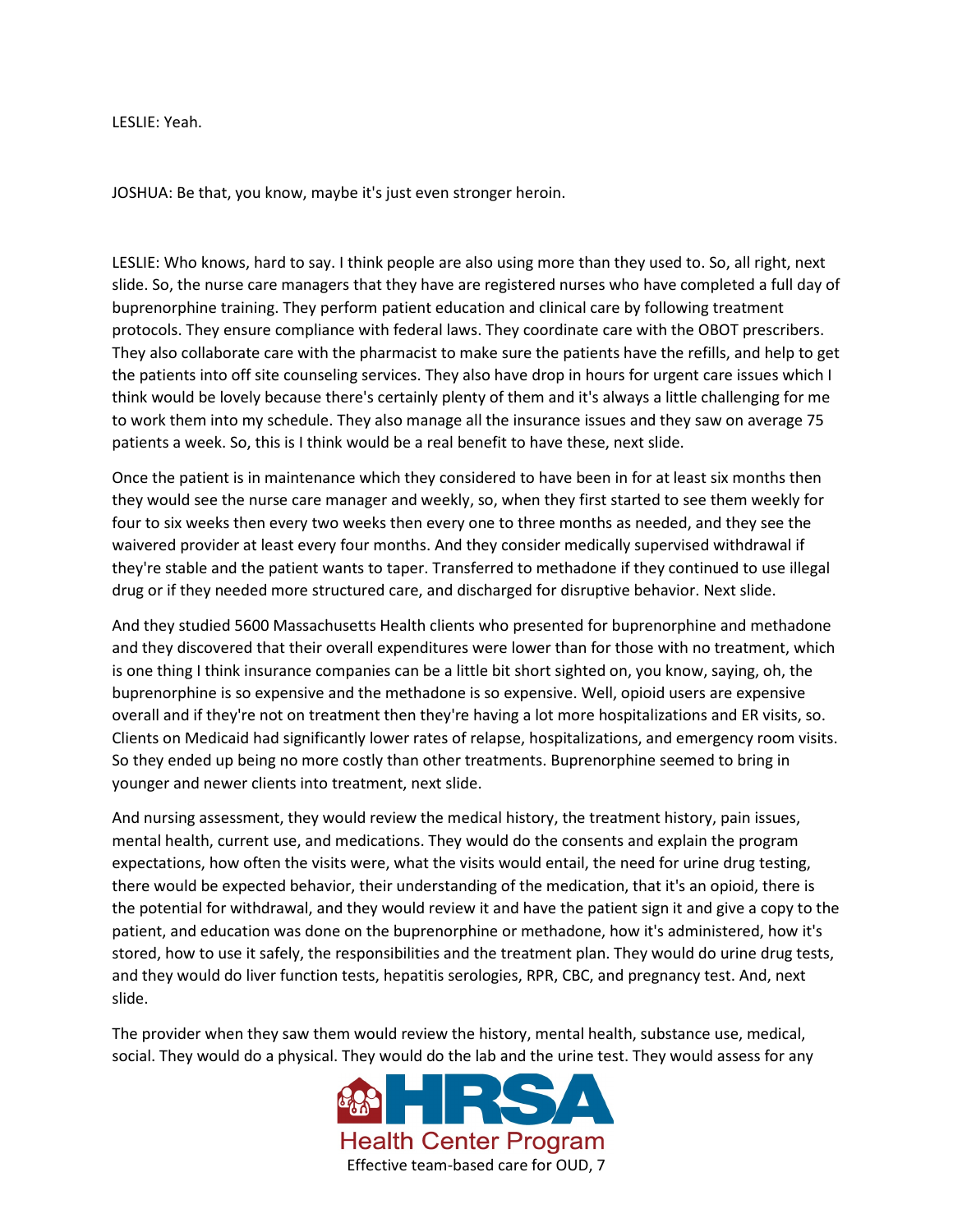contraindications. They would assess toxicology. They would confirm the opioid use disorder diagnosis using DSM criteria. They would confirm that the patient is appropriate for office treatment. They would sign the orders and the prescription and develop a treatment plan with the office based opioid treatment team, next slide.

Wait, looks like we went back. And one more. All right, so, when they were getting ready to do the induction they would again review the program requirements. They would have talked about the frequency for the nurse and physician appointments. They would talk about the counseling which was weekly initially. They would talk about the urine drug test would be done at visits and call backs and that abstinence from opioids is the goal. They would verify the insurance and talk again about medication safety. And they were actually using bank bags, which I thought was interesting. I've never done it that way. I've always had lock boxes, but next slide.

So, they would again for induction they verify the insurance. Instruct people to dispose of all drug paraphernalia. I mean, David you talked about your patient who found the stuff in the house. I find that fairly frequently the patients relapse because they're cleaning up and realize, oh, they still have a stash hidden, you know, in the back corner of their drawer. Phone numbers and contacts, this can be such an issue. I have had so many patients relapse because they still have those contacts in their phone and I cannot convince them that they need to delete them. Medication pick up and we always use the eight milligram tabs for induction. They talked about the two milligrams but I find patients do just fine to do a half of an eight milligram tablet. No driving for 24 hours which I must admit we have not enforced on that. They need to plan to be at the clinic or office for two to four hours. Bring a support person if possible and discuss the possibility of precipitated withdrawal. Next slide.

They'll, at the follow up visits they assess the dose, frequency, cravings, withdrawal. They do ongoing education on dosing, side effects, interactions, and support. They do the counseling and the self help check in. Psychiatric evaluation and follow up as needed. They'd take care of medical issues such as the vaccines, follow up, treatment for HIV and Hepatitis C, engaging in care. Assist with preparing prescriptions. Facilitate prior approvals and pharmacy. If they're pregnant they make sure they're getting prenatal care and make sure they've got the social supports, housing, job, family, and friends. Next slide.

So, this is one that I think is really important and this is why these programs end up despite the fact that Suboxone is quite an expensive medication that these programs end up paying for themselves. It's because you have such a decrease in hospitalization and ER visits once you get somebody on treatment for their opioid use disorder. As you can see, their visits dropped over half once people got on treatments, next slide.

And same thing for ER visits. The ER visits dropped again by roughly half once you get people on treatment. It makes a huge difference. Untreated opioid users are people with a lot of medical complications, so if you can get them on treatment, they're gonna have less abscesses, they're gonna have less endocarditis, and they're gonna have fewer overdoses and so they end up being in the ER and in the hospital much more infrequently, next slide.